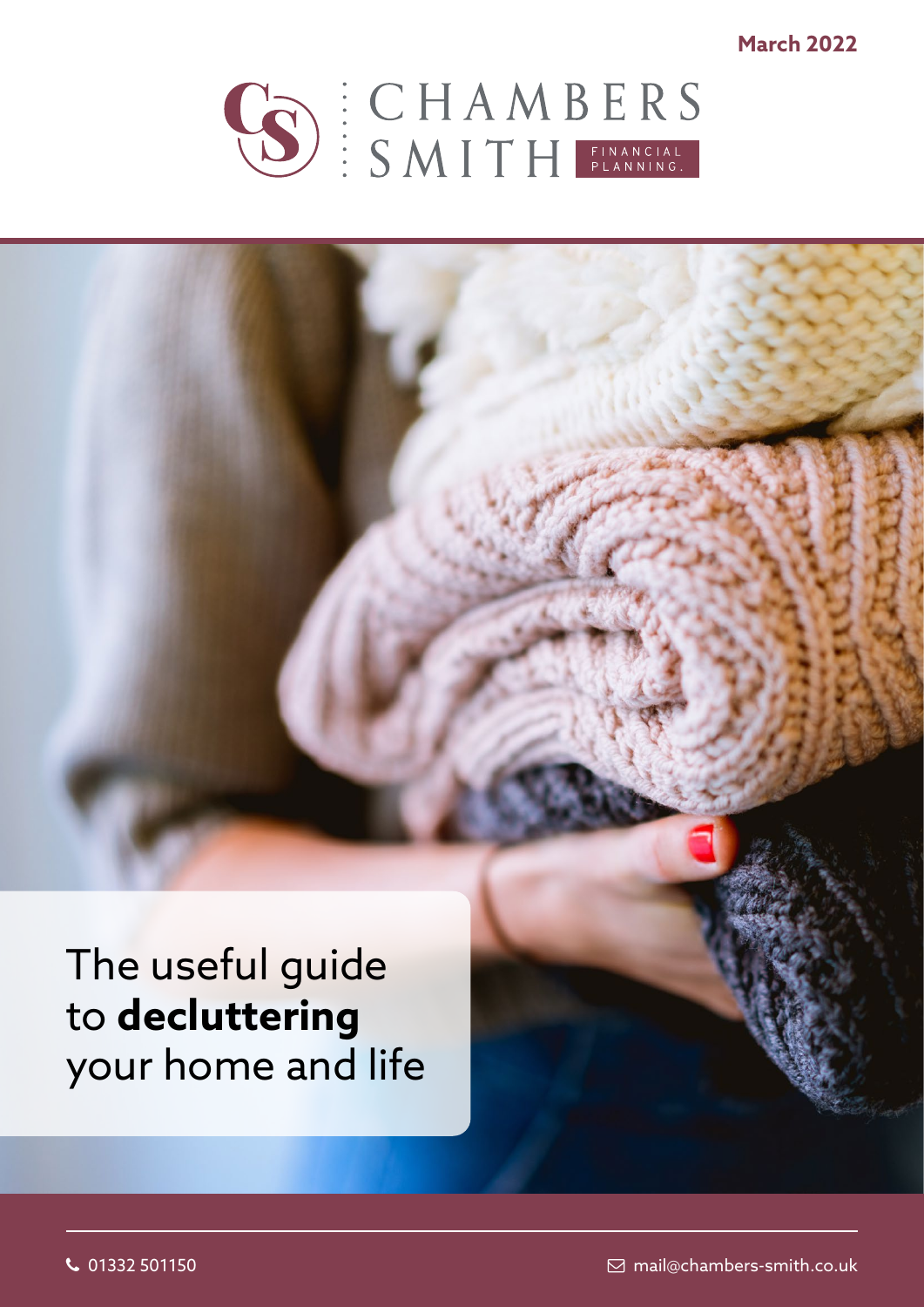

Over time you can pick up things that clutter your life and mean you aren't living the lifestyle you want.

It might be material items cluttering up your home or even habits that mean you're distracted from focusing on what you really want.

Spring is often associated with giving your home a big clean, getting rid of the old, and starting afresh for the summer months. So, now could be the perfect time to declutter your life to help you build the lifestyle you want.

### **Why a good declutter could improve your life**

Getting rid of some of the clutter that's around your home may seem like an irrelevant task in the grand scheme of things, but it can have a huge effect on you and your wellbeing.

Pandemic lockdowns mean you've likely spent more time in your home over the last two years than normal. Your home may have become the only place where you relaxed, worked, exercised, and spent time with family for long periods. The pandemic has highlighted just how important our personal spaces are and how your environment can affect your mindset.

An organised living space that reflects your personality can help you unwind and feel calmer. It can also help your days be more productive as you'll be able to focus on the tasks at hand. Decluttering your home doesn't have to mean tossing everything out and leaving your house devoid of personality. But looking objectively at what fills your home and asking what value it adds, whether practical or sentimental, can help you create a space that's right for you.

"From the moment you start tidying, you will be compelled to reset your life. As a result, your life will start to change. That's why the task of putting your house in order should be done quickly." **– Marie Kondo**

Over the last few years, organising your home has become hugely popular, thanks in part to Marie Kondo and her 2019 Netflix show, *Tidying Up with Marie Kondo*. Famous for asking "does this spark joy?" Kondo's method involves gathering together all your belongings and keeping only those things that "spark joy".

Her methods have proved popular. In fact, in 2015 Marie Kondo was listed as one of *Time's* 100 most influential people. She says her method is partly inspired by the Shinto religion, which originated in Japan.

"Treasuring what you have; treating the objects you own as not disposable, but valuable, no matter their actual monetary worth; and creating displays so you can value each individual object are all essentially Shinto ways of living." **– Marie Kondo**

You can use these principles to declutter nonmaterial things in your life, too. Your time and mental capacity are some of your most precious resources, so are you cluttering these up with things that aren't important to you? Decluttering your time can help you reach your goals.

March 2022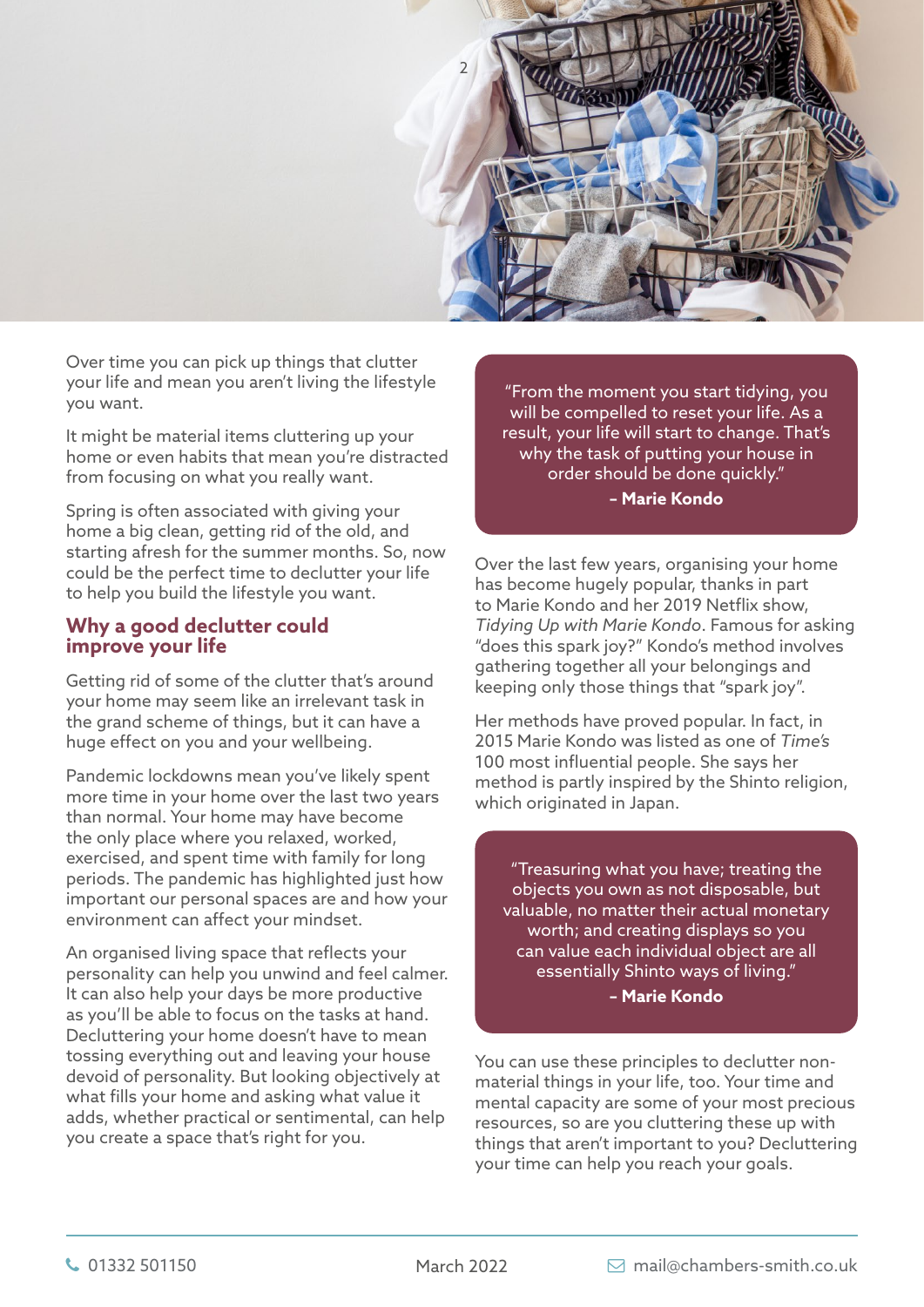# **7 practical steps to help you declutter your life**

# **1. Start by setting out your goals**

Working backwards and starting with what you want to achieve can help you set out the right steps for you. What does your ideal lifestyle look like?

From what your dream home would look like to how you spend your time, having a vision can help you focus on the things that are really important to you. It can also provide you with the motivation you need to complete tasks and start decluttering.

When setting out goals, it can be easier to focus on big picture plans, like wanting to earn a promotion or move to a new house, but don't forget about the smaller details too. Decluttering your day-to-day routine and home can provide you with the space you need to reach larger aspirations.



# **2. Create a step-by-step plan for decluttering your home**

Organising your home can help get you in the right mindset to declutter other areas of your life. A home environment that is clean and organised can help you to feel far more relaxed.

According to a report from [APDO,](https://www.apdo.co.uk/blog-messy-home-stressy-home-research/) 82% of people have experienced "mess stress" at some time in their life, and 44% experience it at least weekly.

Even those that considered themselves "naturally tidy" feel stressed about the state of their home at times. So, if you've ever found yourself feeling stressed, anxious, or distracted because of the way your home looks, you're not alone.

> "The ability to simplify means to eliminate the unnecessary so that the necessary may speak."

**– Hans Hofmann, German-American artist, 1880-1966** 

Tackling your whole home can seem like a daunting task, especially if it's been a while since you last decluttered. Being methodical about it and breaking it down into steps can make it more manageable. You may find a room-by-room approach is right for you or you could break your belongings into categories, for example, starting with paperwork before moving on to clothing.

Be critical about the choices you're making. Do the items you're choosing to keep serve a practical purpose or add value to your life in another way? Do they support the goals you've set out? If the answer to both those questions is "no", it may be time to recycle the item or throw it away.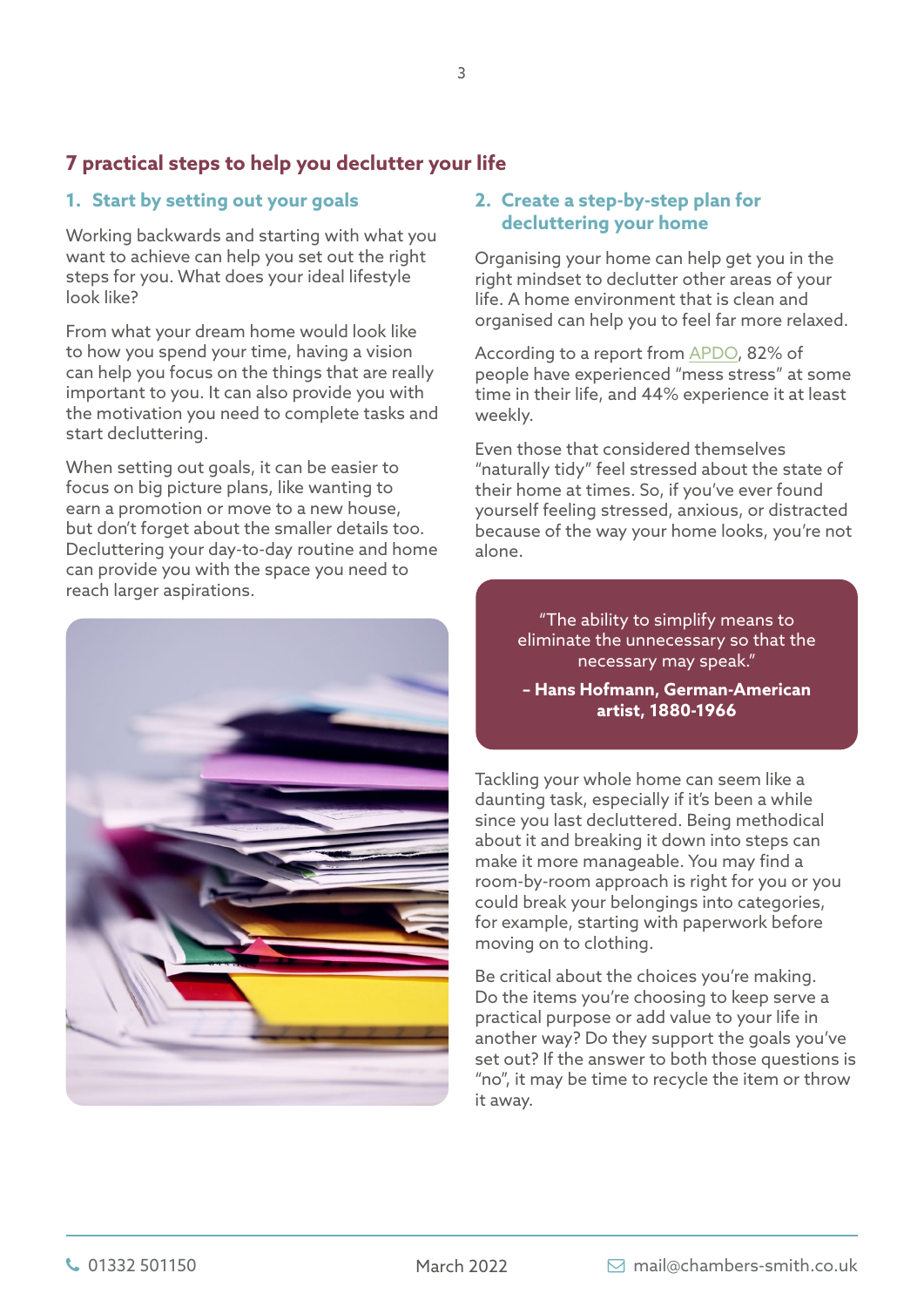

# **3. Decide what you'll do with your clutter**

When sorting out your home, you're likely to have a pile of items that you no longer need or want. Having a plan for what to do with them can help you be more critical and get rid of the things you no longer need.

Tossing items into the bin can seem wasteful and may mean you end up holding on to possessions that you no longer want. Instead, split the items into different piles so they have a purpose. You may want to:

- Gift some of the items to family and friends if you know they'll find them useful
- Sell the items
- Donate them to charity.

Just because the items are cluttering your home, doesn't mean they can't be right for someone else.

Setting out a plan means clutter is less likely to still be taking up space in your home even after you've decided to get rid of it.

# **4. Don't forget about your digital life**

Technology means that, over the last 20 years, more and more of our lives have become digital in some way. While you might have fewer letters to file at home, your inbox may be filling up. And, even though digital files aren't physical, they can cause just as much stress and confusion if they're not organised.

From old university or work documents to downloads, the files you have stored on your devices can quickly mount up. Once again, go through your digital items and ask "do I need or want this?".

Email inboxes are a good example of how easy it can be to clutter up your digital life. Delete the emails you no longer need and set up folders to organise those that you do.

Check what's coming into your inbox too. More than 300 billion emails are sent every day, so are the ones coming into your inbox important? Unsubscribe from the mailing lists that are sending you irrelevant information to make it far easier to organise your digital files.

Organising your digital life can mean you're more productive and that the things you need are far easier to find.

Using the cloud, you can declutter your computer, tablets, and phones while still having access to things like photos and other digital mementoes. Even if you need a copy of a file, using the cloud can provide a secure backup.

March 2022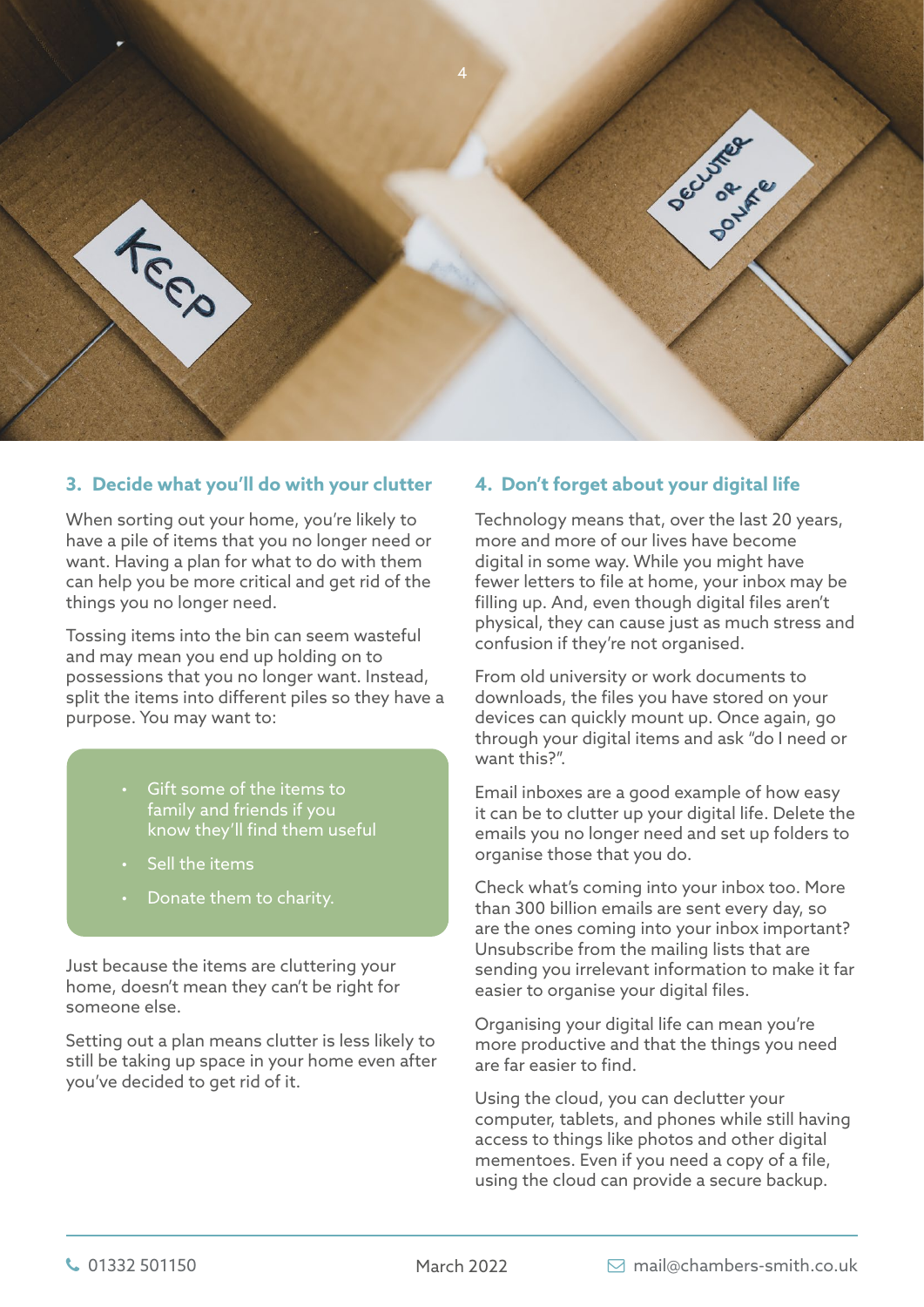

#### **5. Review how you spend your days**

Once your items are decluttered, it's time to look at how you use your time. Are you focusing on what you want?

Start by writing down all your commitments, both work and professional. This can help you to understand where your attention is focused. You may be surprised by how many things there are and what is taking up most of your time.

Reviewing your calendar can help you see where you may be cluttering up your time and which things you can cut down or remove entirely.

Then, think about what you want to invest your time in. This could be spending quality time with your family, working towards a new professional qualification, or taking up a hobby.

Don't feel bad about giving yourself free time either. It's important for helping you relax and it can give you the space to try new things or invest in what's important to you without feeling any pressure.

> "Oh! Old rubbish! Old letters, old clothes, old objects that one does not want to throw away. How well nature has understood that, every year, she must change her leaves, her flowers, her fruit and her vegetables, and make manure out of the mementos of her year!"

**– Jules Renard, French author, 1864-1910** 

#### **6. Get your finances in order**

Your finances will affect whether you can reach many goals, from your day-to-day lifestyle to big plans like retiring early. But organising finance is something people often put off.

What steps can you take to simplify your finances?

One example could be your pensions. The average worker now has multiple pensions and it can mean not only do you have lots of paperwork, but that your long-term plans are cluttered and unorganised. For some people, consolidating pensions can make retirement planning simpler and clearer.

Working with a financial planner can help you declutter your finances. We can help you identify the accounts and policies that aren't working for you, and instead focus on those that will help you reach your goals. It's a step that can provide you with confidence, so you spend less time worrying about your financial plan.

Organising your finances could also help your money go further. For instance, having your paperwork organised can mean it's easier to find and remember when deals are coming to an end. As an example, having information about your mortgage to hand can mean you're more likely to switch to a new deal when your current one comes to an end, which could mean you pay less interest.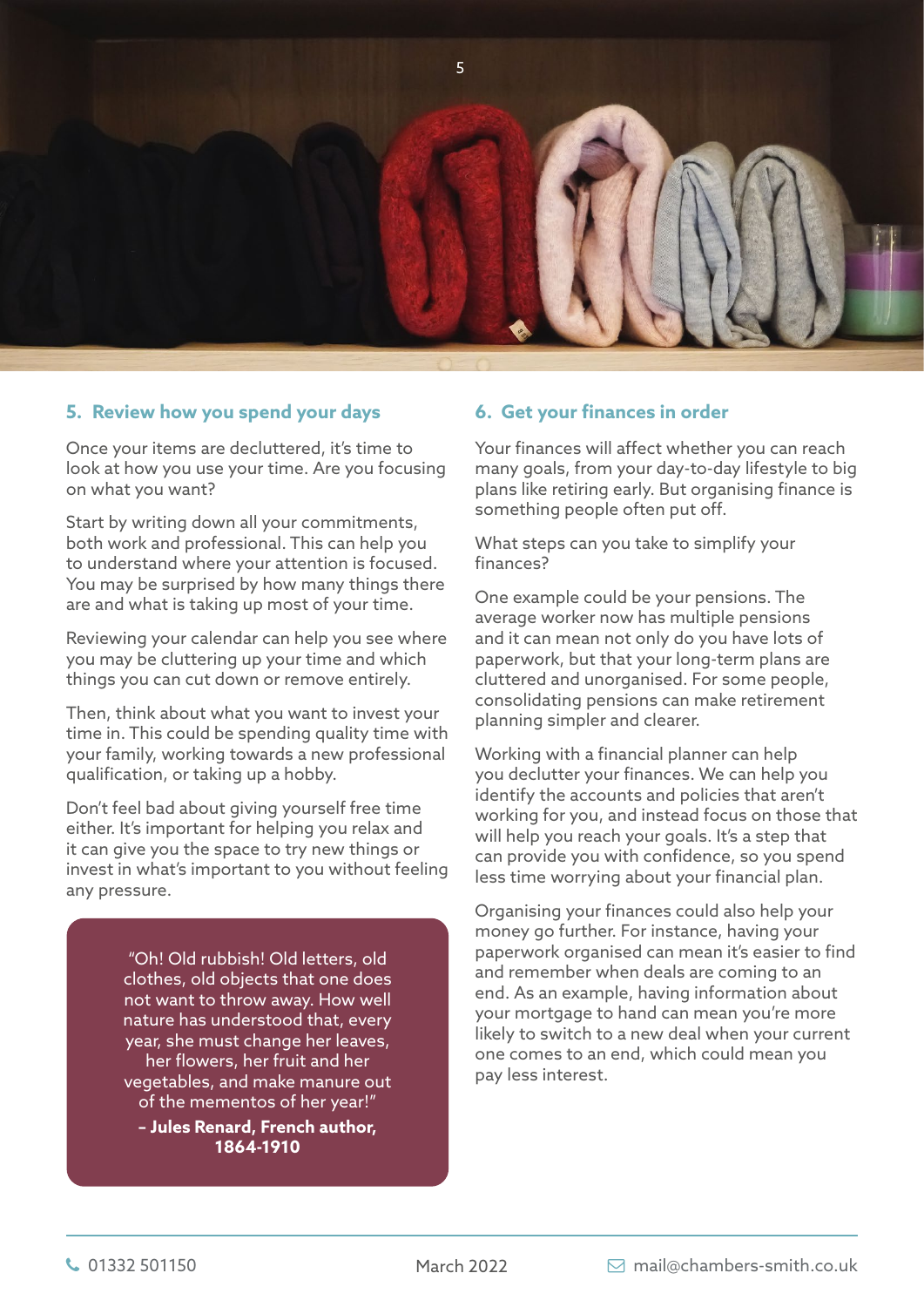

# **7. Declutter your mind**

Finally, declutter your mind. If you often have 101 things racing through your mind, taking some time to simply relax can be effective, improving your focus and boosting your wellbeing.

Meditation and other forms of mindfulness can help you relieve stress and focus on what's important to you.

Rather than multitasking, giving one thing at a

time your full attention can mean you're more productive. It's a step that can help you focus on the present too, rather than the past or what might happen in the future.

It can give you an appreciation for the things you have now and an understanding of what you need to do to reach other goals. Just like organising your home, decluttering your thoughts from time to time can lead to you feeling calmer and happier.

# **5 books that could help you declutter your life**

# **1.** *The Life-Changing Magic of Tidying* **by Marie Kondo.**  With a famous method for tidying up, Marie Kondo's book is a great place to start. The simple, effective method aims to help you create a clutter-free home for life.

- **2.** *Unstuffed: Decluttering Your Home, Mind and Soul* **by Ruth Soukup.**  If you've made a resolution to buy less "stuff" this book could be for you. It looks at how stuff, from physical items to packed schedules, could be affecting your life.
- **3.** *Cozy White Cottage: 100 Ways to Love the Feeling of Being Home* **by Liz Marie Galvan.**

At first glance, this book looks as though it's simply a décor book. However, with its focus on creating spaces that you love, it can help you declutter to create a home that suits you.

- **4.** *The Complete Book of Home Organisation* **by Toni Hammersley.**  Even after you've decluttered, you'll still have things that need to be organised. This book provides practical organisation lessons and tips.
- **5.** *The Minimalist Way: Minimalism Strategies to Declutter Your Life and Make Room for Joy* **by Erica Layne.**

This is another book that doesn't just look at your belongings but how a cluttered life can mean you don't get the most out of it, and advocates for a minimalist approach.